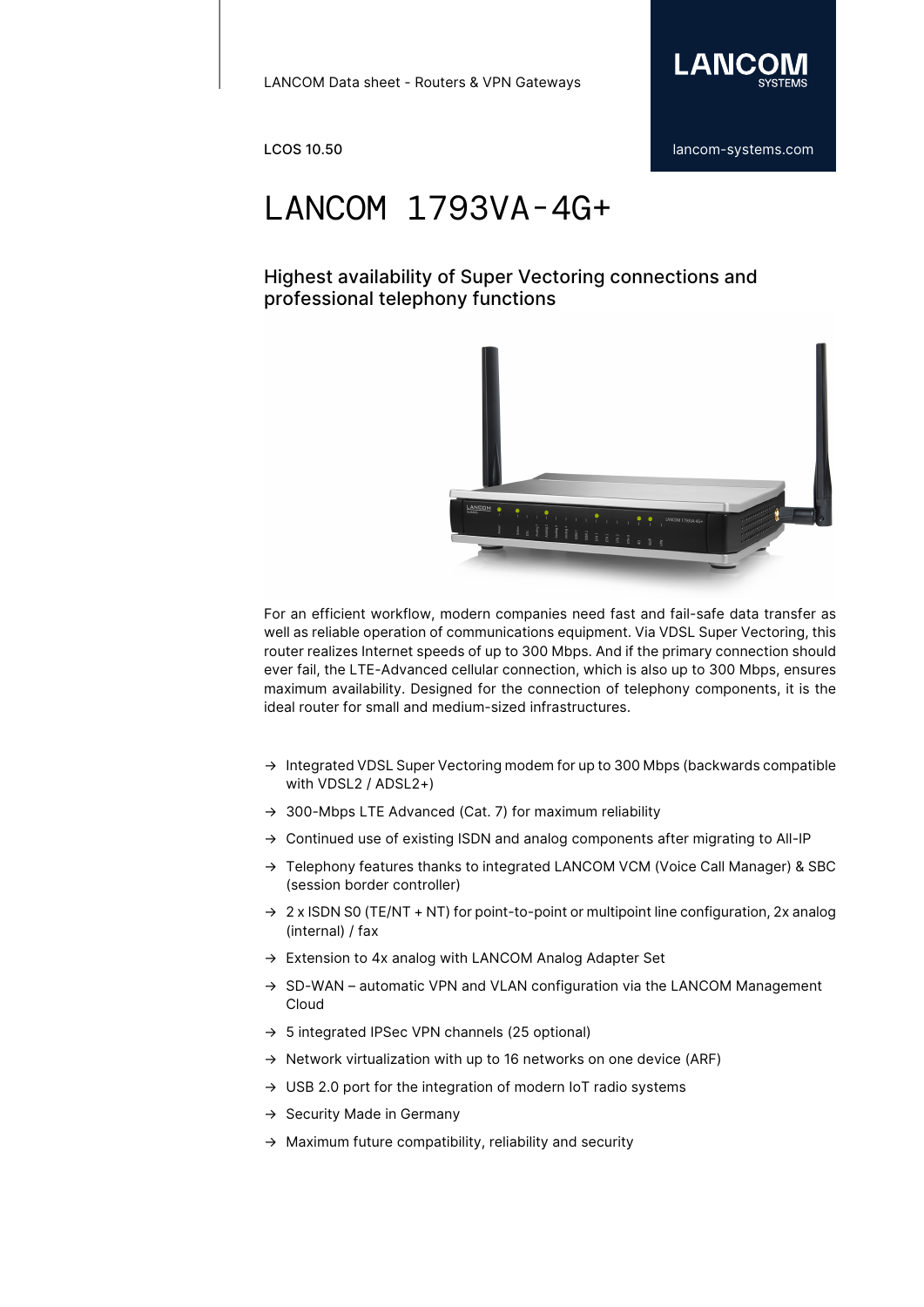

## LANCOM 1793VA-4G+

### **Support for VDSL Supervectoring**

VDSL Supervectoring achieves higher data rates on existing copper lines. Speeds of up to 300 Mbps are possible. The LANCOM 1793VA-4G+ offers full Supervectoring support while remaining backwards compatible with VDSL2 and ADSL2+.

### **Professional telephony with the LANCOM VCM (Voice Call Manager)**

The LANCOM Voice Call Manager is already integrated into the LANCOM 1793VA-4G+ and provides advanced telephony support. It manages all aspects of the telephony and controls all of the PBX components connected to the router. Furthermore, it enables the easy integration of DECT telephones by autoprovisioning with the LANCOM DECT 510 IP base station.

### **Maximum availability**

Ideal for business critical applications: The additional LTE-Advanced Modem (Cat. 7) for high-speed cellular networking with up to 300 Mbps downstream is ideal for intelligent backup scenarios or as an alternative to wired Internet connections. With an upstream rate of up to 150 Mbbps, the module offers high speed data transfer within the company network or to external cloud services.

### **Professional VPN solution**

VPN solutions from LANCOM offer flexible, economical and secure networking of headquarters, subsidiaries, branches, sites and home-office workplaces in small, mid-sized and large enterprises. The LANCOM 1793VA-4G+ supports up to 5 simultaneous IPsec VPN channels, with optional upgrade for 25 channels.

### **Radical simplification of the configuration with SD-WAN**

In combination with the LANCOM Management Cloud, the LANCOM 1793VA-4G+ opens the way for automated management. The software-defined WAN (SD-WAN) enables the automatic setup of secure VPN connections between sites, including network virtualization and backup across the wide-area network: A few mouse clicks is all it takes to enable the VPN function and select the required VLANs for each site. The laborious configuration of individual tunnel endpoints is no longer required at all.

### **IoT-ready**

The aim of the IoT ("Internet of Things") is to capture information about physical "things", mostly by wireless, and to make it accessible over the network.The integrated USB port of the LANCOM 1793VA-4G+ provides you with the basis of integrating modern IoT radio systems into your existing network infrastructure.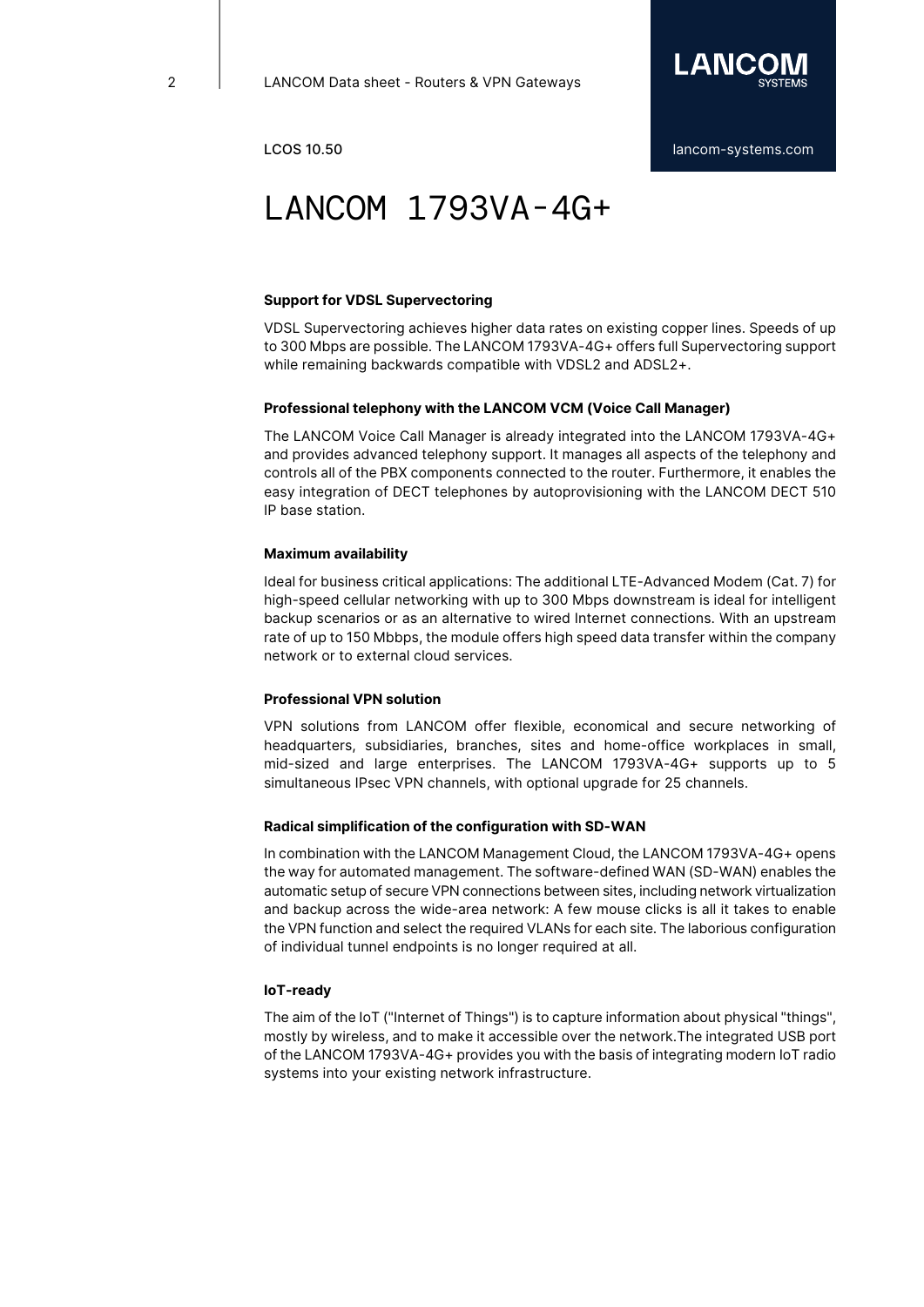

# LANCOM 1793VA-4G+

### **LTE modem**

| Supported standards                     | LTE, UMTS and HSPA support (mode of transmission automatically or manually adjustable), 2G/GSM is not supported                                                                                                                                                                                                 |
|-----------------------------------------|-----------------------------------------------------------------------------------------------------------------------------------------------------------------------------------------------------------------------------------------------------------------------------------------------------------------|
| Supported mobile bands (3G/4G)          | Band 1 (2100 MHz), Band 3 (1800 MHz), Band 7 (2600 MHz), Band 8 (900 MHz), Band 20 (800 MHz), Band 28 (700<br>MHz), Band 32 (1500 MHz), Band 38 (2600 MHz), Band 40 (2300 MHz), Band 41 (2500 MHz), Band 42 (2500 MHz),<br>Band 43 (3600 MHz)                                                                   |
| Maximum transmission power              | $+23$ dBm                                                                                                                                                                                                                                                                                                       |
| Diversity support                       | Receive diversity on the aux antenna (3G); MIMO (2x2) for LTE (4G)                                                                                                                                                                                                                                              |
| Supported SIM card formats*             | Mini-SIM (2FF), Micro-SIM (3FF) via adaptor, Nano-SIM (4FF) via adaptor                                                                                                                                                                                                                                         |
| *) Note                                 | LANCOM Systems recommends the use of a standard SIM (2FF / Mini-SIM)                                                                                                                                                                                                                                            |
| Layer 2 features                        |                                                                                                                                                                                                                                                                                                                 |
| <b>VLAN</b>                             | 4.096 IDs based on IEEE 802.1q, dynamic assignment                                                                                                                                                                                                                                                              |
| Multicast                               | IGMP-Snooping, MLD-Snooping                                                                                                                                                                                                                                                                                     |
| Protocols                               | Ethernet over GRE-Tunnel (EoGRE), L2TPv3, ARP-Lookup, LLDP, DHCP option 82,<br>IPv6-Router-Advertisement-Snooping, DHCPv6-Snooping, LDRA (Lightweight DHCPv6 Relay Agent), Spanning Tree,<br>Rapid Spanning Tree, ARP, Proxy ARP, BOOTP, DHCP, LACP                                                             |
| Layer 3 features                        |                                                                                                                                                                                                                                                                                                                 |
| Firewall                                | Stateful inspection firewall including paket filtering, extended port forwarding, N:N IP address mapping, paket<br>tagging, support for DNS targets, user-defined rules and notifications                                                                                                                       |
| <b>Quality of Service</b>               | Traffic shaping, bandwidth reservation, DiffServ/TOS, packetsize control, layer-2-in-layer-3 tagging                                                                                                                                                                                                            |
| Security                                | Intrusion Prevention, IP spoofing, access control lists, Denial of Service protection, detailed settings for handling<br>reassembly, session-recovery, PING, stealth mode and AUTH port, URL blocker, password protection, programmable<br>reset button                                                         |
| PPP authentication mechanisms           | PAP, CHAP, MS-CHAP, and MS-CHAPv2                                                                                                                                                                                                                                                                               |
| High availability / redundancy          | VRRP (Virtual Router Redundancy Protocol), analog/GSM modem backup                                                                                                                                                                                                                                              |
| Router                                  | IPv4-, IPv6-, NetBIOS/IP multiprotokoll router, IPv4/IPv6 dual stack                                                                                                                                                                                                                                            |
| <b>SD-WAN Application Routing</b>       | SD-WAN Application Routing in connection with the LANCOM Management Cloud                                                                                                                                                                                                                                       |
| SD-WAN dynamic path selection           | SD-WAN dynamic path selection in connection with the LANCOM Management Cloud                                                                                                                                                                                                                                    |
| Router virtualization<br>______________ | ARF (Advanced Routing and Forwarding) up to separate processing of 16 contexts                                                                                                                                                                                                                                  |
| <b>IPv4</b> services                    | HTTP and HTTPS server for configuration by web interface, DNS client, DNS server, DNS relay, DNS proxy, dynamic<br>DNS client, DHCP client, DHCP relay and DHCP server including autodetection, NetBIOS/IP proxy, NTP client, SNTP<br>server, policy-based routing, Bonjour-Proxy, RADIUS<br>------------------ |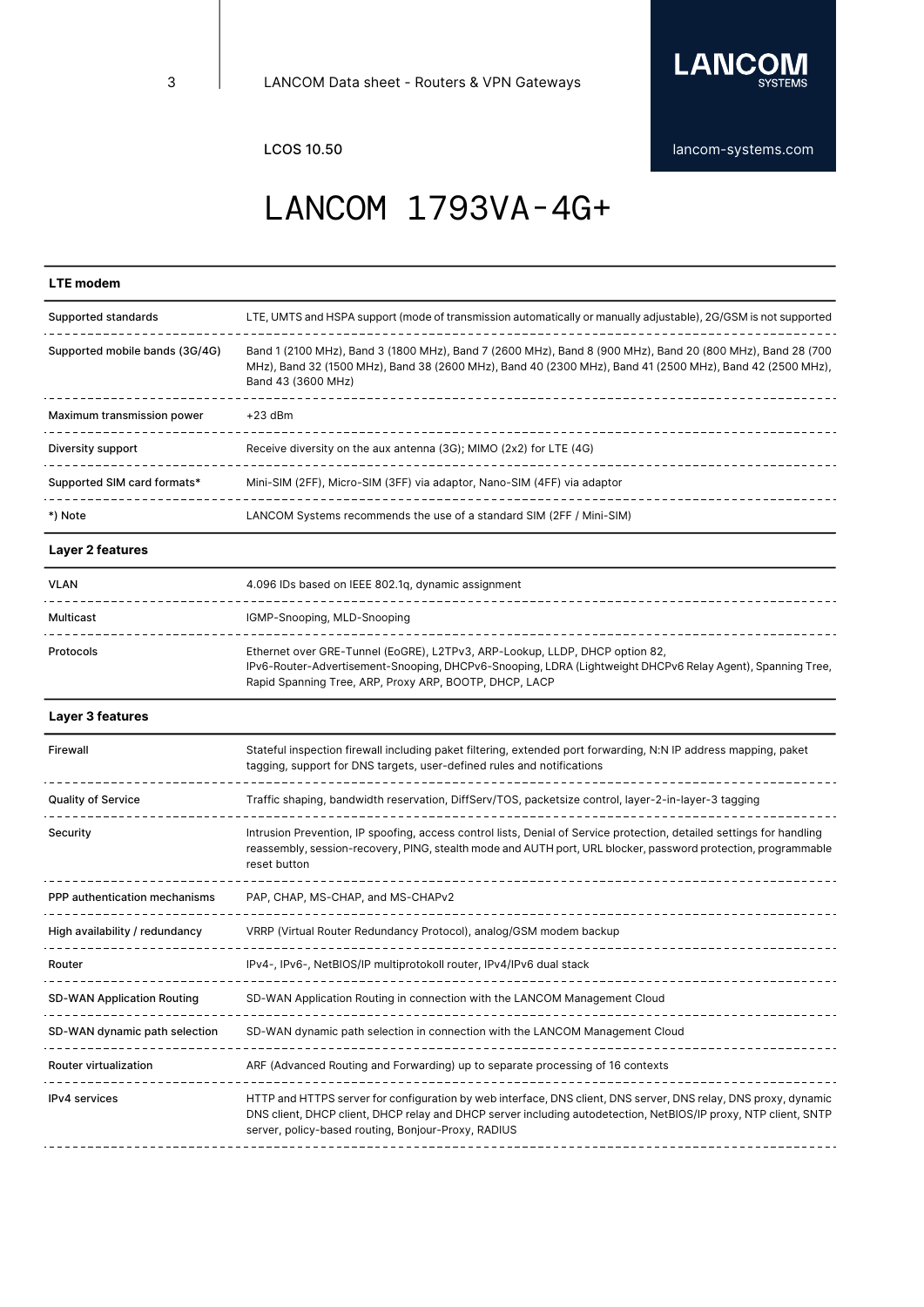

## LANCOM 1793VA-4G+

### **Layer 3 features**

| <b>IPv6</b> services            | HTTP and HTTPS server for configuration by web interface, DHCPv6 client, DHCPv6 server, DHCPv6 relay, DNS<br>client, DNS server, dynamic DNS client, NTP client, SNTP server, Bonjour-Proxy, RADIUS                                                                                 |
|---------------------------------|-------------------------------------------------------------------------------------------------------------------------------------------------------------------------------------------------------------------------------------------------------------------------------------|
| Dynamic routing protocols       | RIPv2, BGPv4, OSPFv2, LISP (Locator/ID Separation Protocol)                                                                                                                                                                                                                         |
| IPv4 protocols                  | DNS, HTTP, HTTPS, ICMP, NTP/SNTP, NetBIOS, PPPoE (server), RADIUS, RADSEC (secure RADIUS), RTP,<br>SNMPv1, v2c, v3, TFTP, TACACS+, IGMPv3                                                                                                                                           |
| IPv6 protocols                  | NDP, stateless address autoconfiguration (SLAAC), stateful address autoconfiguration (DHCPv6), router<br>advertisements, ICMPv6, DHCPv6, DNS, HTTP, HTTPS, PPPoE, RADIUS, SMTP, NTP, BGP, LISP, Syslog,<br>SNMPv1, v2c, v3, MLDv2, PIM, NPTv6 (NAT66)                               |
| <b>Multicast Routing</b>        | PIM (Protocol Independent Multicast), IGMP proxy, MLD proxy                                                                                                                                                                                                                         |
| WAN operating mode              | VDSL, ADSL1, ADSL2 or ADSL2+ additional with external DSL modem at an ETH port, UMTS/LTE                                                                                                                                                                                            |
| <b>WAN protocols</b>            | PPPoE, Multi-PPPoE, ML-PPP, GRE, EoGRE, PPTP (PAC or PNS), L2TPv2 (LAC or LNS), L2TPv3 with<br>Ethernet-Pseudowire and IPoE (using DHCP or no DHCP), RIP-1, RIP-2, VLAN, IPv6 over PPP (IPv6 and IPv4/IPv6<br>dual stack session), IP(v6) o E (autokonfiguration, DHCPv6 or static) |
| Tunneling protocols (IPv4/IPv6) | 6to4, 6in4, 6rd (static and over DHCP), Dual Stack Lite (IPv4-in-IPv6-Tunnel), 464XLAT                                                                                                                                                                                              |

### **Security**

| <b>Intrusion Prevention</b>  | Monitoring and blocking of login attempts and port scans                                                                    |
|------------------------------|-----------------------------------------------------------------------------------------------------------------------------|
| IP spoofing                  | Source IP address check on all interfaces: only IP addresses belonging to the defined IP networks are allowed               |
| <b>Access control lists</b>  | Filtering of IP or MAC addresses and preset protocols for configuration access                                              |
| Denial of Service protection | Protection from fragmentation errors and SYN flooding                                                                       |
| General                      | Detailed settings for handling reassembly, PING, stealth mode and AUTH port                                                 |
| URL blocker                  | Filtering of unwanted URLs based on DNS hitlists and wildcard filters. Extended functionality with Content Filter<br>Option |
| Password protection          | Password-protected configuration access can be set for each interface                                                       |
| Alerts                       | Alerts via e-mail, SNMP traps and SYSLOG                                                                                    |
| Authentication mechanisms    | PAP, CHAP, MS-CHAP and MS-CHAPv2 as PPP authentication mechanism                                                            |
| Anti-theft                   | Anti-theft ISDN site verification over B or D channel (self-initiated call back and blocking)                               |
| Adjustable reset button      | Adjustable reset button for 'ignore', 'boot-only' and 'reset-or-boot'                                                       |

### **High availability / redundancy**

 $1 - 1 - 1 - 1 - 1$ 

VRRP VRRP (Virtual Router Redundancy Protocol) for backup in case of failure of a device or remote station.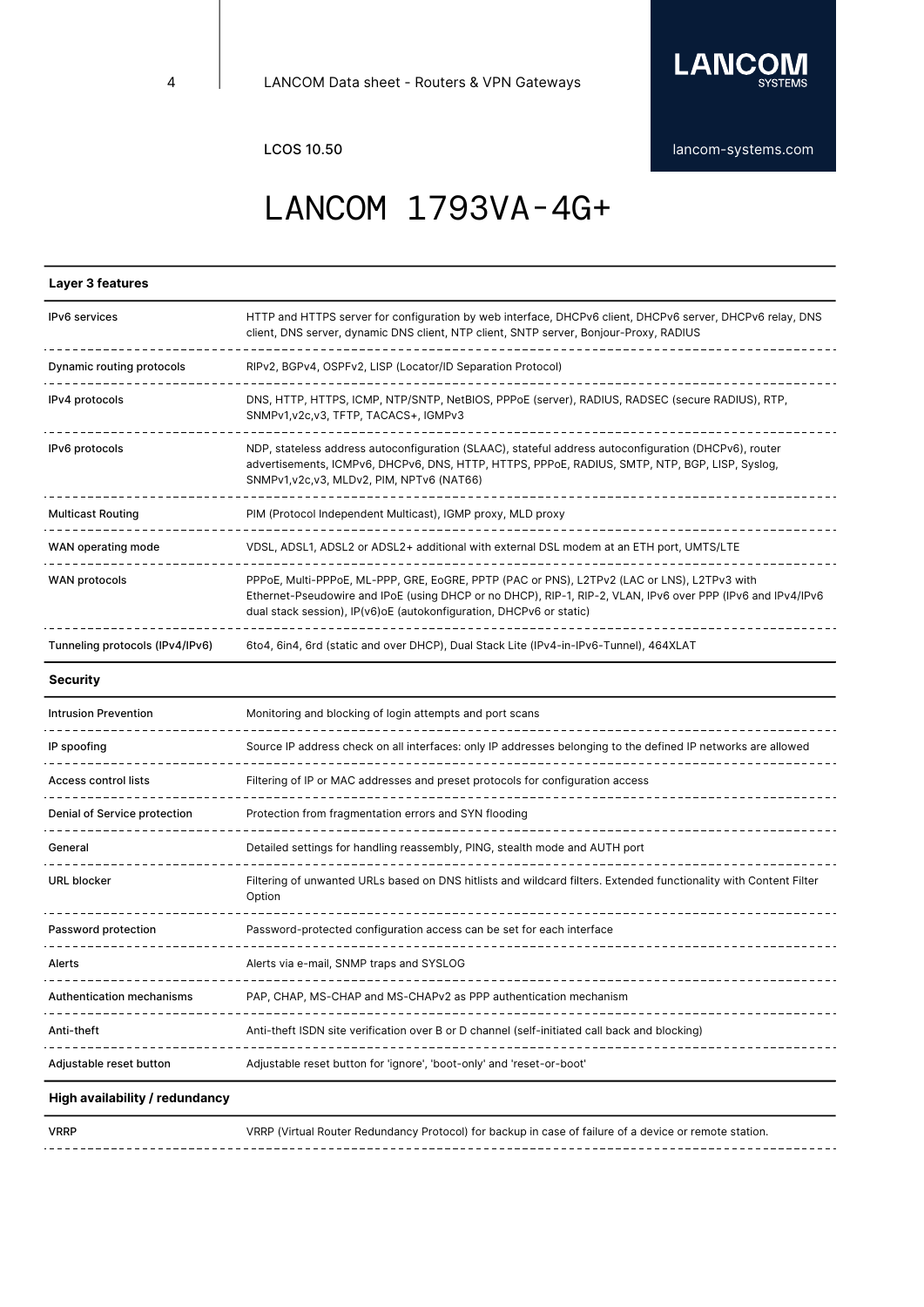

## LANCOM 1793VA-4G+

### **High availability / redundancy**

| FirmSafe                           | For completely safe software upgrades thanks to two stored firmware versions, incl. test mode for firmware updates                                                                                                                                                                                                                                                                                                                                                                                          |
|------------------------------------|-------------------------------------------------------------------------------------------------------------------------------------------------------------------------------------------------------------------------------------------------------------------------------------------------------------------------------------------------------------------------------------------------------------------------------------------------------------------------------------------------------------|
| Analog/GSM modem backup            | Optional operation of an analog or GSM modem at the serial interface                                                                                                                                                                                                                                                                                                                                                                                                                                        |
| Load balancing                     | Static and dynamic load balancing over up to 4 WAN connections (incl. client binding). Channel bundling with Multilink<br>PPP (if supported by network operator)                                                                                                                                                                                                                                                                                                                                            |
| VPN redundancy                     | Backup of VPN connections across different hierarchy levels, e.g. in case of failure of a central VPN concentrator<br>and re-routing to multiple distributed remote sites. Any number of VPN remote sites can be defined (the tunnel limit<br>applies only to active connections). Up to 32 alternative remote stations, each with its own routing tag, can be<br>defined per VPN connection. Automatic selection may be sequential, or dependant on the last connection, or random<br>(VPN load balancing) |
| Line monitoring                    | Line monitoring with LCP echo monitoring, dead-peer detection and up to 4 addresses for end-to-end monitoring<br>with ICMP polling                                                                                                                                                                                                                                                                                                                                                                          |
| <b>VPN</b>                         |                                                                                                                                                                                                                                                                                                                                                                                                                                                                                                             |
| <b>IPSec over HTTPS</b>            | Enables IPsec VPN based on TCP (at port 443 like HTTPS) which can go through firewalls in networks where e.g.<br>port 500 for IKE is blocked. Suitable for client-to-site connections and site-to-site connections. IPSec over HTTPS<br>is based on the NCP VPN Path Finder technology                                                                                                                                                                                                                      |
| Number of VPN tunnels              | Max. number of concurrent active IPSec, PPTP (MPPE) and L2TPv2 tunnels: 5 (25 with VPN 25 Option). Unlimited<br>configurable connections. Configuration of all remote sites via one configuration entry when using the RAS user<br>template or Proadaptive VPN.                                                                                                                                                                                                                                             |
| Hardware accelerator               | Integrated hardware accelerator for 3DES/AES encryption and decryption                                                                                                                                                                                                                                                                                                                                                                                                                                      |
| Realtime clock                     | Integrated, buffered realtime clock to save the date and time during power failure. Assures timely validation of<br>certificates in any case                                                                                                                                                                                                                                                                                                                                                                |
| Random number generator            | Generates real random numbers in hardware, e. g. for improved key generation for certificates immediately after<br>switching-on                                                                                                                                                                                                                                                                                                                                                                             |
| 1-Click-VPN Client assistant       | One click function in LANconfig to create VPN client connections, incl. automatic profile creation for the LANCOM<br><b>Advanced VPN Client</b>                                                                                                                                                                                                                                                                                                                                                             |
| 1-Click-VPN Site-to-Site           | Creation of VPN connections between LANCOM routers via drag and drop in LANconfig                                                                                                                                                                                                                                                                                                                                                                                                                           |
| IKE, IKEv2                         | IPSec key exchange with Preshared Key or certificate (RSA signature, ECDSA-Signature, digital signature)                                                                                                                                                                                                                                                                                                                                                                                                    |
| Smart Certificate*                 | Convenient generation of digital X.509 certificates via an own certifaction authority (SCEP-CA) on the webpage or<br>via SCEP.                                                                                                                                                                                                                                                                                                                                                                              |
| Certificates                       | X.509 digital multi-level certificate support, compatible with Microsoft Server / Enterprise Server and OpenSSL.<br>Secure Key Storage protects a private key (PKCS#12) from theft.                                                                                                                                                                                                                                                                                                                         |
| Certificate rollout                | Automatic creation, rollout and renewal of certificates via SCEP (Simple Certificate Enrollment Protocol) per certificate<br>hierarchy                                                                                                                                                                                                                                                                                                                                                                      |
| Certificate revocation lists (CRL) | CRL retrieval via HTTP per certificate hierarchy                                                                                                                                                                                                                                                                                                                                                                                                                                                            |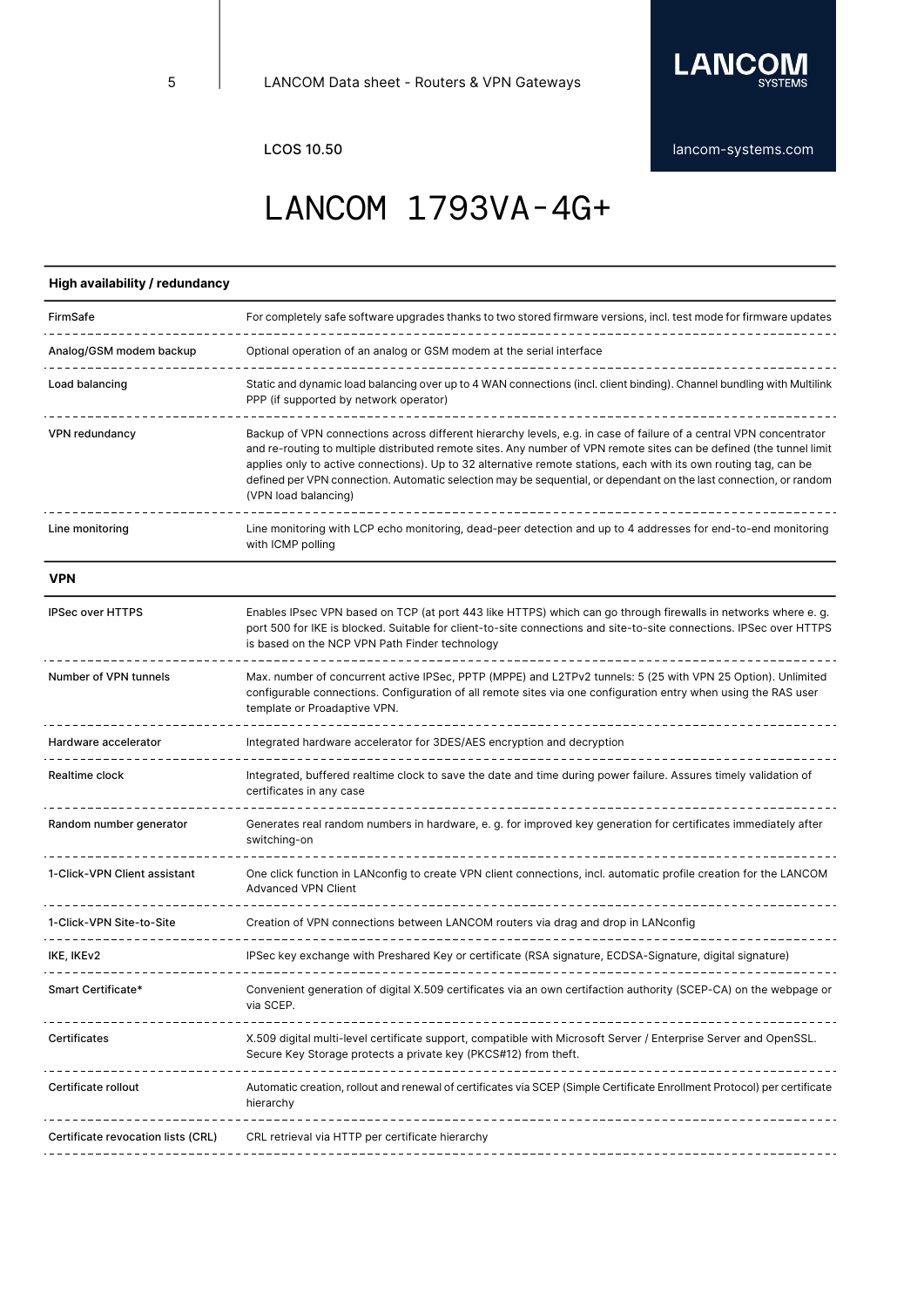

# LANCOM 1793VA-4G+

| <b>VPN</b>                   |                                                                                                                                                                                                                                                                                                                                                                                                                    |
|------------------------------|--------------------------------------------------------------------------------------------------------------------------------------------------------------------------------------------------------------------------------------------------------------------------------------------------------------------------------------------------------------------------------------------------------------------|
| <b>OCSP Client</b>           | Check X.509 certifications by using OCSP (Online Certificate Status Protocol) in real time as an alternative to CRLs                                                                                                                                                                                                                                                                                               |
| OCSP Server/Responder*       | Offers validity information for certificates created with Smart Certificate via OCSP                                                                                                                                                                                                                                                                                                                               |
| <b>XAUTH</b>                 | XAUTH client for registering LANCOM routers and access points at XAUTH servers incl. IKE-config mode. XAUTH<br>server enables clients to register via XAUTH at LANCOM routers. Connection of the XAUTH server to RADIUS servers<br>provides the central authentication of VPN-access with user name and password. Authentication of VPN-client<br>access via XAUTH and RADIUS connection additionally by OTP token |
| RAS user template            | Configuration of all VPN client connections in IKE ConfigMode via a single configuration entry                                                                                                                                                                                                                                                                                                                     |
| <b>Proadaptive VPN</b>       | Automated configuration and dynamic creation of all necessary VPN and routing entries based on a default entry<br>for site-to-site connections. Propagation of dynamically learned routes via RIPv2 if required                                                                                                                                                                                                    |
| Algorithms                   | 3DES (168 bit), AES-CBC and -GCM (128, 192 or 256 bit), Blowfish (128 bit), RSA (1024-4096 bit), ECDSA (P-256-,<br>P-384-, P-521-curves), Chacha20-Poly 1305 and CAST (128 bit). OpenSSL implementation with FIPS-140 certified<br>algorithms. MD-5, SHA-1, SHA-256, SHA-384 or SHA-512 hashes                                                                                                                     |
| <b>NAT-Traversal</b>         | NAT-Traversal (NAT-T) support for VPN over routes without VPN passthrough                                                                                                                                                                                                                                                                                                                                          |
| <b>LANCOM Dynamic VPN</b>    | Enables VPN connections from or to dynamic IP addresses. The IP address is communicated via ISDN B- or D-channel<br>or with the ICMP or UDP protocol in encrypted form. Dynamic dial-in for remote sites via connection template                                                                                                                                                                                   |
| <b>Dynamic DNS</b>           | Enables the registration of IP addresses with a Dynamic DNS provider in the case that fixed IP addresses are not<br>used for the VPN connection                                                                                                                                                                                                                                                                    |
| Specific DNS forwarding      | DNS forwarding according to DNS domain, e.g. internal names are translated by proprietary DNS servers in the VPN.<br>External names are translated by Internet DNS servers                                                                                                                                                                                                                                         |
| <b>Split DNS</b>             | Allows the selective forwarding of traffic for IKEv2 depending on the addressed DNS domain.                                                                                                                                                                                                                                                                                                                        |
| <b>IPv4 VPN</b>              | Connecting private IPv4 networks                                                                                                                                                                                                                                                                                                                                                                                   |
| IPv4 VPN over IPv6 WAN       | Use of IPv4 VPN over IPv6 WAN connections                                                                                                                                                                                                                                                                                                                                                                          |
| <b>IPv6 VPN</b>              | Connecting private IPv6 networks                                                                                                                                                                                                                                                                                                                                                                                   |
| IPv6 VPN over IPv4 WAN       | Use of IPv6 VPN over IPv4 WAN connections                                                                                                                                                                                                                                                                                                                                                                          |
| Radius                       | RADIUS authorization and accounting, outsourcing of VPN configurations in external RADIUS server in IKEv2, RADIUS<br>CoA (Change of Authorization)                                                                                                                                                                                                                                                                 |
| High Scalability VPN (HSVPN) | Transmission of multiple, securely separated networks within a VPN tunnel                                                                                                                                                                                                                                                                                                                                          |
| IKEv2-EAP*                   | VPN clients can be authenticated with IKEv2-EAP against a central database like Microsoft Windows Server or<br><b>RADIUS Server</b>                                                                                                                                                                                                                                                                                |
| *)                           | Only with VPN 25 option                                                                                                                                                                                                                                                                                                                                                                                            |
|                              |                                                                                                                                                                                                                                                                                                                                                                                                                    |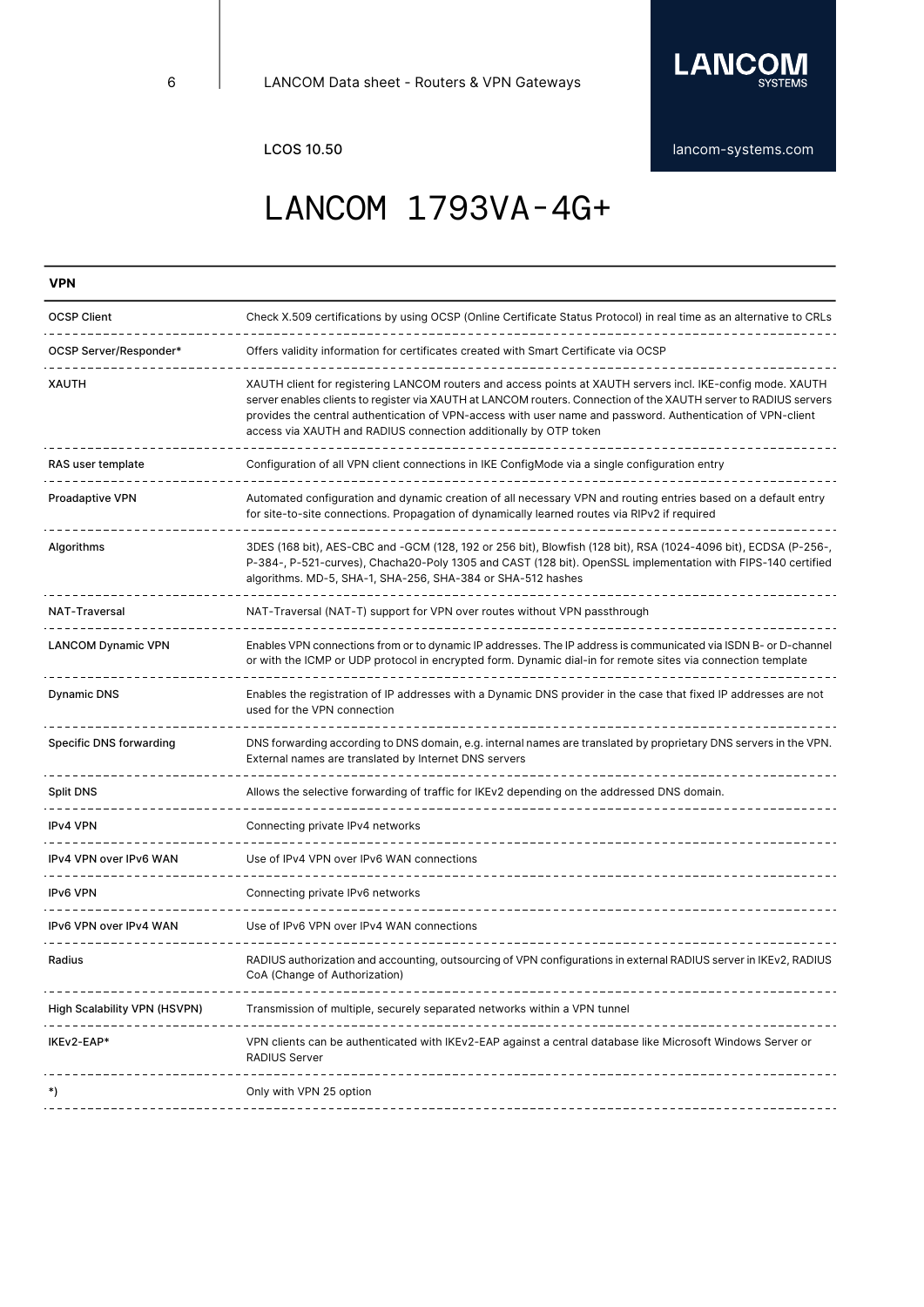

# LANCOM 1793VA-4G+

### **Performance**

| Routing-Performance                        | Data regarding the overall routing performance can be found inside the LANCOM tech paper "Routing-Performance"<br>on www.lancom-systems.com                                                                                                                                                                                                                                                                                                                                           |
|--------------------------------------------|---------------------------------------------------------------------------------------------------------------------------------------------------------------------------------------------------------------------------------------------------------------------------------------------------------------------------------------------------------------------------------------------------------------------------------------------------------------------------------------|
| <b>VolP</b>                                |                                                                                                                                                                                                                                                                                                                                                                                                                                                                                       |
| Number of local subscribers                | 10 (up to 40 with VoIP +10 Option)                                                                                                                                                                                                                                                                                                                                                                                                                                                    |
| Number of local ISDN subscribers           | Up to 2 internal ISDN buses each with 2 parallel channels and each up to 10 telephone numbers                                                                                                                                                                                                                                                                                                                                                                                         |
| Number of simultaneous VolP<br>connections | Up to 60 external VoIP connections depending on code conversion, echo canceling and load                                                                                                                                                                                                                                                                                                                                                                                              |
| Functionality                              | Hold/Request, Swap, Transfer, Call Forwarding (CFU, CFB, CFNR), number display/suppression (CLIP, CLIR),<br>suppression of second call (Busy on Busy), immediate outgoing line, hunt groups, call diversion, overlap dialing                                                                                                                                                                                                                                                          |
| Hunt groups                                | Hunt group cascades, Call diversion, simultaneously or sequentially. Automatic forwarding after timeout or when<br>busy/unreachable                                                                                                                                                                                                                                                                                                                                                   |
| Call router                                | Central switching of all incoming and outgoing calls. Number translation by mapping, numeral replacement and<br>number supplementation. Configuration of line and route selection incl. line backup. Routing based on calling and<br>called number, SIP domain and line. Blocking of telephone numbers or blocks of telephone numbers. Inclusion of<br>local subscribers into the number range of an upstream PBX. Supplement/remove line-related prefixes or switchboard<br>numbers. |
| SIP proxy                                  | Up to 25 SIP-provider accounts (up to 55 with VoIP +10 Option), up to 4 SIP PBXs incl. line backup. SIP connections<br>from/to internal subscribers, SIP providers and SIP PBXs. Automatic bandwidth management and automatic<br>configuration of the firewall for SIP connections.                                                                                                                                                                                                   |
| SIP gateway                                | Conversion of analog or ISDN telephone calls to SIP calls, and vice versa. Local ISDN and analog subscribers register<br>as local SIP users, and local ISDN/analog subscribers automatically register as SIP users at upstream SIP PBXs or<br>SIP providers. Number translation between internal numbers and MSN/DDI                                                                                                                                                                  |
| SIP trunk                                  | Call switching based on extension numbers to/from VoIP PBXs/VoIP providers (support of the VoIP-DDI functions<br>compliant with ITU-T Q.1912.5). Mapping of entire VoIP telephone number blocks                                                                                                                                                                                                                                                                                       |
| Session Border Controller (SBC)            | Separation of insecure and secure networks, QoS, management of signaling and voice data, transcoding                                                                                                                                                                                                                                                                                                                                                                                  |
| Media protocols                            | RTP, SIPS and SRTP                                                                                                                                                                                                                                                                                                                                                                                                                                                                    |
| <b>ISDN</b> features                       | Operation at ISDN exchange line or at ISDN extension line of existing PBXs. Provision of exchange lines or extension<br>lines                                                                                                                                                                                                                                                                                                                                                         |
| Analog features                            | Internal FXS ports for one analog terminal device each, or as an analog PBX exchange line.                                                                                                                                                                                                                                                                                                                                                                                            |
| SIP-Codec support                          | SIP only: G.711 µ-law/A-law (64 kbps), G.722, G.723, G.726, G.729, iLBC, PCM (16, 20 und 24 Bit, Mono und Stereo),<br>OPUS, AAC (LC, HE HEv2), MPEG Layer II, ADPCM 4SB. DTMF support (Inband, RFC2833, SIP-INFO)                                                                                                                                                                                                                                                                     |
| <b>Fax transmission</b>                    | Transmisson of fax via SIP on the LAN/WAN side with T.38 or G.711. Conversion of SIP fax with T.38 and<br>break-in/break-out at the outside line to ISDN G.711 with service signalisation. Connection and conversion to SIP<br>T.38 or G.711 for SIP, analog or ISDN fax machines. Compatible to SwyxFax on true G.711 SIP lines.                                                                                                                                                     |
|                                            |                                                                                                                                                                                                                                                                                                                                                                                                                                                                                       |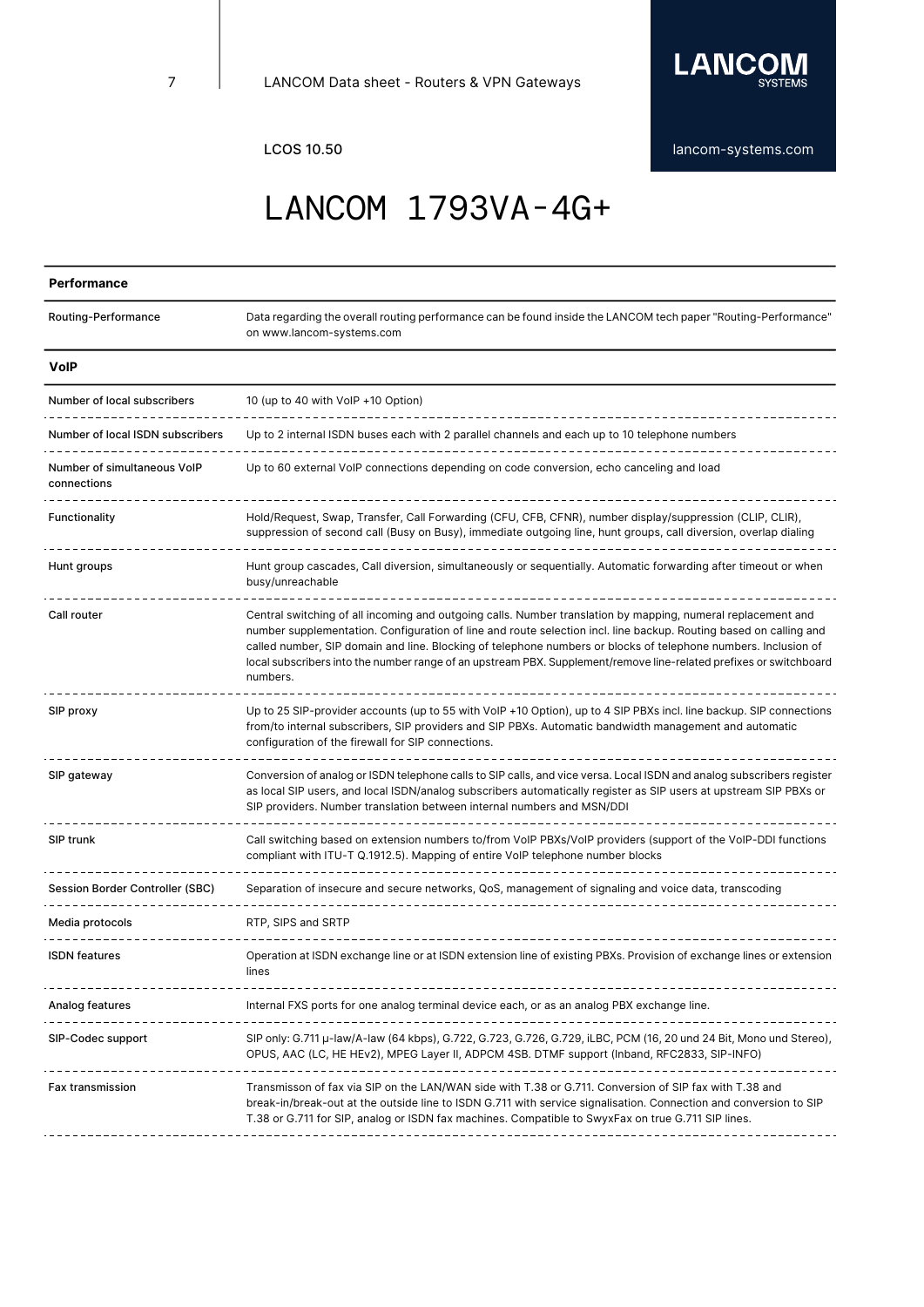\_\_\_\_\_\_\_\_\_\_\_\_\_\_\_\_



LCOS 10.50 **[lancom-systems.com](https://www.lancom-systems.com)** 

\_\_\_\_\_\_\_\_\_\_\_\_\_\_\_\_\_\_\_\_\_\_\_\_\_\_\_\_\_\_\_\_\_\_\_\_\_

# LANCOM 1793VA-4G+

| <b>VolP</b>                      |                                                                                                                                                                                                                                                                                                                                                                                                                                                                                                      |
|----------------------------------|------------------------------------------------------------------------------------------------------------------------------------------------------------------------------------------------------------------------------------------------------------------------------------------------------------------------------------------------------------------------------------------------------------------------------------------------------------------------------------------------------|
| Autoprovisioning                 | Automatic network and VoIP integration of LANCOM DECT 510 IP base station                                                                                                                                                                                                                                                                                                                                                                                                                            |
| SIP ALG                          | The SIP ALG (Application Layer Gateway) acts as a proxy for SIP communication. For SIP calls the ALG opens the<br>necessary ports for the corresponding media packets. Automatic address translation (STUN is no longer needed).                                                                                                                                                                                                                                                                     |
| Interfaces                       |                                                                                                                                                                                                                                                                                                                                                                                                                                                                                                      |
| WAN: VDSL / ADSL2+               | $\rightarrow$ VDSL2 compliant with ITU G.993.2, profiles 8a, 8b, 8c, 8d, 12a, 12b, 17a, 30a, 35b<br>→ VDSL Supervectoring as per ITU G.993.2 (Annex Q)<br>→ VDSL2 Vectoring: as per ITU G.993.5 (G.Vector)<br>$\rightarrow$ ADSL2+ over ISDN as per ITU G.992.5 Annex B/J with DPBO, ITU G.992.3/5 and ITU G.992.1<br>$\rightarrow$ ADSL2+ over POTS as per ITU G.992.5 Annex A/M with DPBO, ITU G.992.3 and ITU.G.992.1<br>$\rightarrow$ Supports one virtual ATM circuit (VPI, VCI pair) at a time |
| <b>Ethernet ports</b>            | 4 individual 10/100/1000 Mbps Ethernet ports; up to 3 ports can be operated as additional WAN ports with load<br>balancing. Ethernet ports can be electrically disabled within LCOS configuration. The ports support energy saving<br>according to IEEE 802.3az                                                                                                                                                                                                                                      |
| Port configuration               | Each Ethernet port can be freely configured (LAN, DMZ, WAN, monitor port, off). LAN ports can be operated as a<br>switch or separately. Additionally, external DSL modems or termination routers can be operated as a WAN port with<br>load balancing and policy-based routing. DMZ ports can be operated with their own IP address range without NAT                                                                                                                                                |
| USB 2.0 host port                | USB 2.0 hi-speed host port for connecting USB printers (USB print server), serial devices (COM port server), USB<br>data storage (FAT file system); bi-directional data exchange is possible                                                                                                                                                                                                                                                                                                         |
| <b>ISDN</b>                      | 1x ISDN BRI port (NT) and 1x internal/external ISDN port (NT/TE)                                                                                                                                                                                                                                                                                                                                                                                                                                     |
| Analog                           | 4x internal FXS ports (Analog1, Analog2, Analog3, Analog4) each for one analog device                                                                                                                                                                                                                                                                                                                                                                                                                |
| Serial interface                 | Serial configuration interface / COM port (8 pin Mini-DIN): 9,600 - 115,000 baud, suitable for optional connection of<br>analog/GPRS modems. Supports internal COM port server and allows for transparent asynchronous transmission<br>of serial data via TCP                                                                                                                                                                                                                                        |
| External antenna connectors      | Two SMA antenna connectors for external LTE antennas (Ant 1, Ant 2)                                                                                                                                                                                                                                                                                                                                                                                                                                  |
| <b>Management and monitoring</b> |                                                                                                                                                                                                                                                                                                                                                                                                                                                                                                      |
| Management                       | LANCOM Management Cloud, LANconfig, WEBconfig, LANCOM Layer 2 management (emergency management)                                                                                                                                                                                                                                                                                                                                                                                                      |
| <b>Management functions</b>      | Alternative boot configuration, voluntary automatic updates for LCMS and LCOS, individual access and function<br>rights up to 16 administrators, RADIUS and RADSEC user management, remote access (WAN or (W)LAN, access<br>rights (read/write) adjustable seperately), SSL, SSH, HTTPS, Telnet, TFTP, SNMP, HTTP, access rights via TACACS+,<br>scripting, timed control of all parameters and actions through cron job<br>---------------------------                                              |
| FirmSafe                         | Two stored firmware versions, incl. test mode for firmware updates                                                                                                                                                                                                                                                                                                                                                                                                                                   |
| automatic firmware update        | configurable automatic checking and installation of firmware updates<br>--------------------------<br>------------------------------                                                                                                                                                                                                                                                                                                                                                                 |
| Monitoring                       | LANCOM Management Cloud, LANmonitor, WLANmonitor                                                                                                                                                                                                                                                                                                                                                                                                                                                     |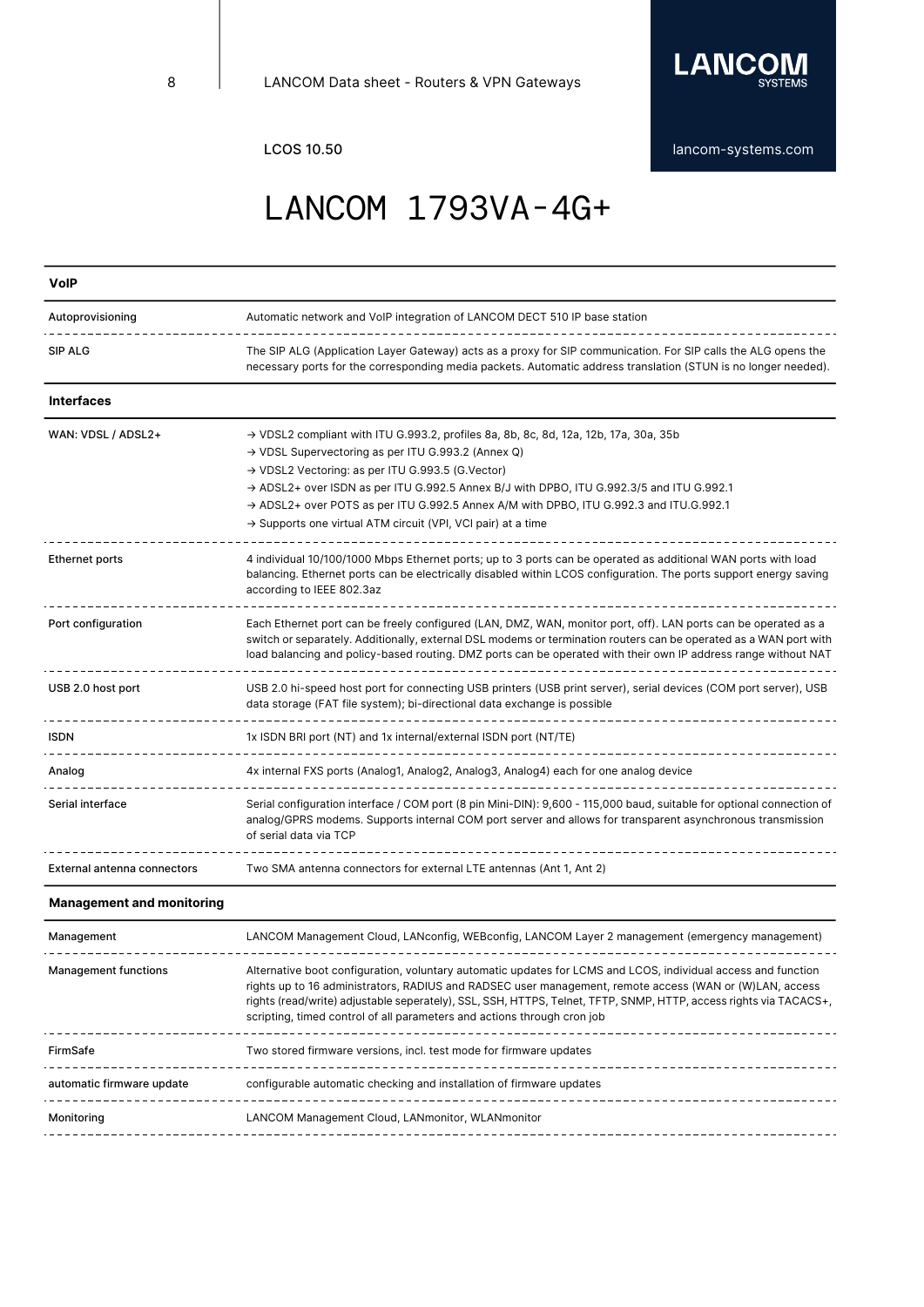

## LANCOM 1793VA-4G+

### **Management and monitoring**

| <b>Monitoring functions</b>  | Device SYSLOG, SNMPv1, v2c, v3 incl. SNMP-TRAPS, extensive LOG and TRACE options, PING and TRACEROUTE<br>for checking connections, internal logging buffer for firewall events                                          |
|------------------------------|-------------------------------------------------------------------------------------------------------------------------------------------------------------------------------------------------------------------------|
| <b>Monitoring statistics</b> | Extensive Ethernet, IP and DNS statistics; SYSLOG error counter, accounting information exportable via LANmonitor<br>and SYSLOG, Layer 7 Application Detection including application-centric tracking of traffic volume |
| <b>IPerf</b>                 | IPerf is a tool for measurements of the bandwidth on IP networks (integrated client and server)                                                                                                                         |
| <b>SLA-Monitor (ICMP)</b>    | Performance monitoring of connections                                                                                                                                                                                   |
| Netflow                      | Export of information about incoming and outgoing IP traffic                                                                                                                                                            |
| SD-LAN                       | SD-LAN – automatic LAN configuration via the LANCOM Management Cloud                                                                                                                                                    |
| SD-WAN                       | SD-WAN – automatic WAN configuration via the LANCOM Management Cloud                                                                                                                                                    |

### **Hardware**

| Weight                  | 1,15 lbs (520 g)                                                                                                      |
|-------------------------|-----------------------------------------------------------------------------------------------------------------------|
| Power supply            | 12 V DC, external power adapter (230 V) with bayonet cap to protect against accidentally unplugging                   |
| Environment             | Temperature range 0-40° C; humidity 0-95%; non-condensing                                                             |
| Housing                 | Robust synthetic housing, rear connectors, ready for wall mounting, Kensington lock; 210 x 45 x 140 mm (W x H x<br>D) |
| Fans                    | I silent fan                                                                                                          |
| Power consumption (max) | 18 watt                                                                                                               |

### **Declarations of conformity\***

| Europe/EFTA       | CE                                                                                        |
|-------------------|-------------------------------------------------------------------------------------------|
| IP <sub>v6</sub>  | IPv6 Ready Gold                                                                           |
| Country of Origin | Made in Germany                                                                           |
| *) Note           | You will find all declarations of conformity on our website at www.lancom-systems.com/doc |

### **Scope of delivery**

| Manual   | Hardware Quick Reference (DE/EN), Installation Guide (DE/EN)          |
|----------|-----------------------------------------------------------------------|
| Cable    | DSL cable for IP based communications incl. galvanic signature, 4,25m |
| Adapter  | 2x TAE adapter (RJ11 to TAE)                                          |
| Antennas | Two 2 dBi LTE/UMTS-antennas                                           |
|          |                                                                       |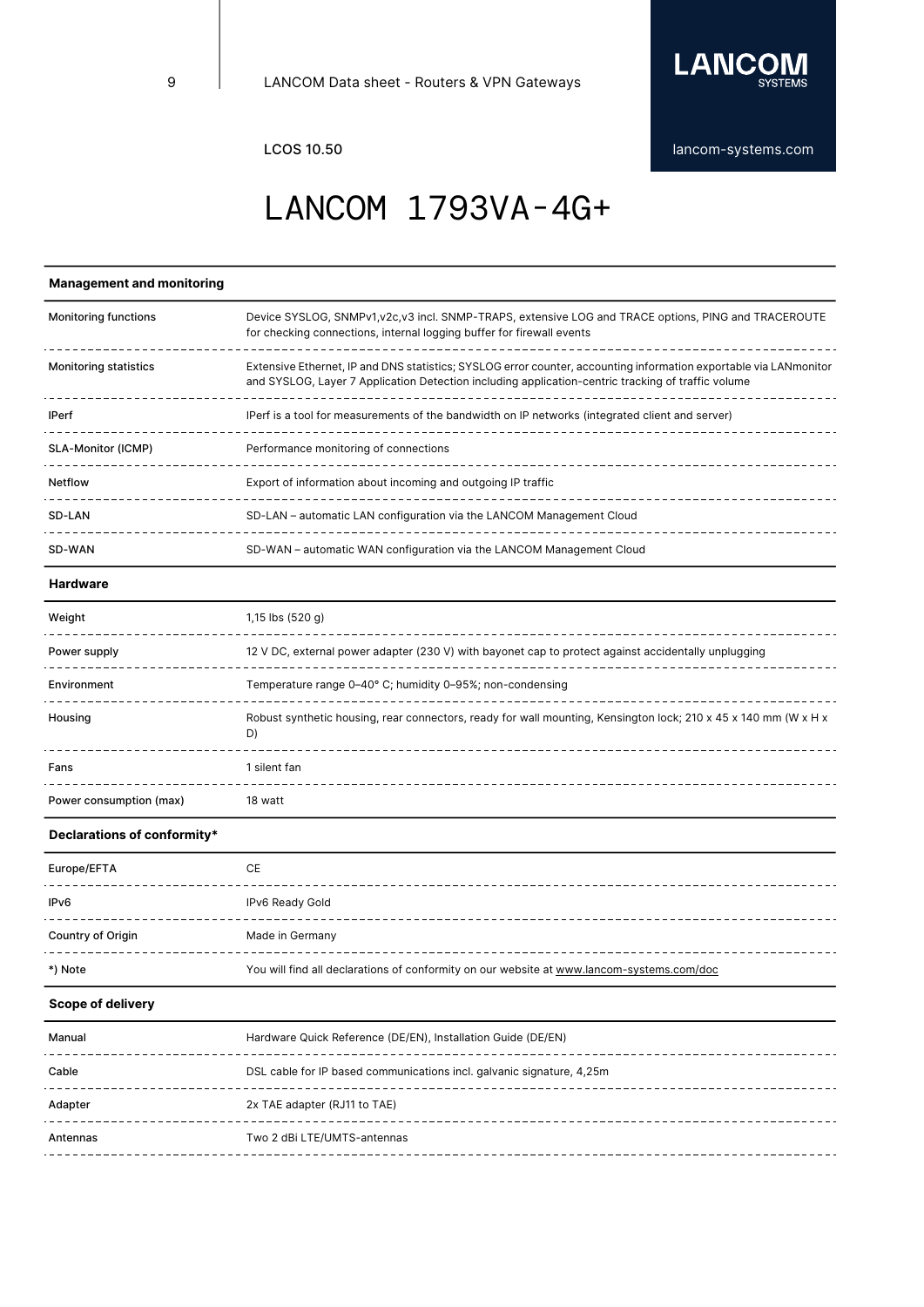

# LANCOM 1793VA-4G+

### **Scope of delivery**

| Power supply unit                                   | External power adapter (230 V), NEST 12 V/2.0 A DC/S, coaxial power connector 2.1/5.5 mm bayonet, temperature<br>range from -5 to +45° C, LANCOM item no. 111303 (EU)/LANCOM item no 110829 (UK)                                                                                                                                                               |
|-----------------------------------------------------|----------------------------------------------------------------------------------------------------------------------------------------------------------------------------------------------------------------------------------------------------------------------------------------------------------------------------------------------------------------|
| <b>Support</b>                                      |                                                                                                                                                                                                                                                                                                                                                                |
| Warranty                                            | 3 years<br>For details, please refer to the General Warranty Conditions at: www.lancom-systems.com/warranty-conditions                                                                                                                                                                                                                                         |
| Software updates                                    | Regular free updates as part of the LANCOM Software Lifecycle Managements (www.lancom-systems.com/lifecycle)                                                                                                                                                                                                                                                   |
| Manufacturer support                                | Free technical manufacturer support as part of the LANCOM Software Lifecycle Management<br>(www.lancom-systems.com/lifecycle).                                                                                                                                                                                                                                 |
| <b>Software</b>                                     |                                                                                                                                                                                                                                                                                                                                                                |
| Software Lifecycle Management                       | After discontinuation, the device is subject to the LANCOM Software Lifecycle Management. Details can be found<br>at:<br>www.lancom-systems.com/lifecycle                                                                                                                                                                                                      |
| Anti-backdoor policy                                | Products from LANCOM are free of hidden access paths (backdoors) and other undesirable features for introducing,<br>extracting or manipulating data. The trust seal "IT Security made in Germany" (ITSMIG) and certification by the<br>German Federal Office for Information Security (BSI) confirm the trustworthiness and the outstanding level of security. |
| <b>Options</b>                                      |                                                                                                                                                                                                                                                                                                                                                                |
| <b>VPN</b>                                          | LANCOM VPN-25 Option (25 channels), item no. 60083                                                                                                                                                                                                                                                                                                             |
| <b>LANCOM Content Filter</b>                        | LANCOM Content Filter +10 user (additive up to 100), 1 year subscription, item no. 61590                                                                                                                                                                                                                                                                       |
| <b>LANCOM Content Filter</b>                        | LANCOM Content Filter +25 user (additive up to 100), 1 year subscription, item no. 61591                                                                                                                                                                                                                                                                       |
| <b>LANCOM Content Filter</b>                        | LANCOM Content Filter +100 user (additive up to 100), 1 year subscription, item no. 61592                                                                                                                                                                                                                                                                      |
| <b>LANCOM Content Filter</b><br>___________________ | LANCOM Content Filter +10 user (additive up to 100), 3 year subscription, item no. 61593                                                                                                                                                                                                                                                                       |
| <b>LANCOM Content Filter</b>                        | LANCOM Content Filter +25 user (additive up to 100), 3 year subscription, item no. 61594                                                                                                                                                                                                                                                                       |
| <b>LANCOM Content Filter</b>                        | LANCOM Content Filter +100 user (additive up to 100), 3 year subscription, item no. 61595                                                                                                                                                                                                                                                                      |
| <b>LANCOM Warranty Basic Option S</b>               | Option to extend the manufacturer's warranty from 3 to 5 years, item no. 10710                                                                                                                                                                                                                                                                                 |
| s                                                   | LANCOM Warranty Advanced Option Option to extend the manufacturer's warranty from 3 to 5 years and replacement of a defective device, item no.<br>10715                                                                                                                                                                                                        |
| <b>LANCOM Public Spot</b>                           | Hotspot option for LANCOM products, versatile access (via voucher, e-mail, SMS), including a comfortable setup<br>wizard, secure separation of guest access and internal network, item no. 60642                                                                                                                                                               |
| Plus                                                | LANCOM Public Spot PMS Accounting Extension of the LANCOM Public Spot (XL) Option for the connection to hotel billing systems with FIAS interface<br>(such as Micros Fidelio) for authentication and billing of guest accesses for 178x/19xx routers, WLCs, and current<br>central-site gateways, item no. 61638                                               |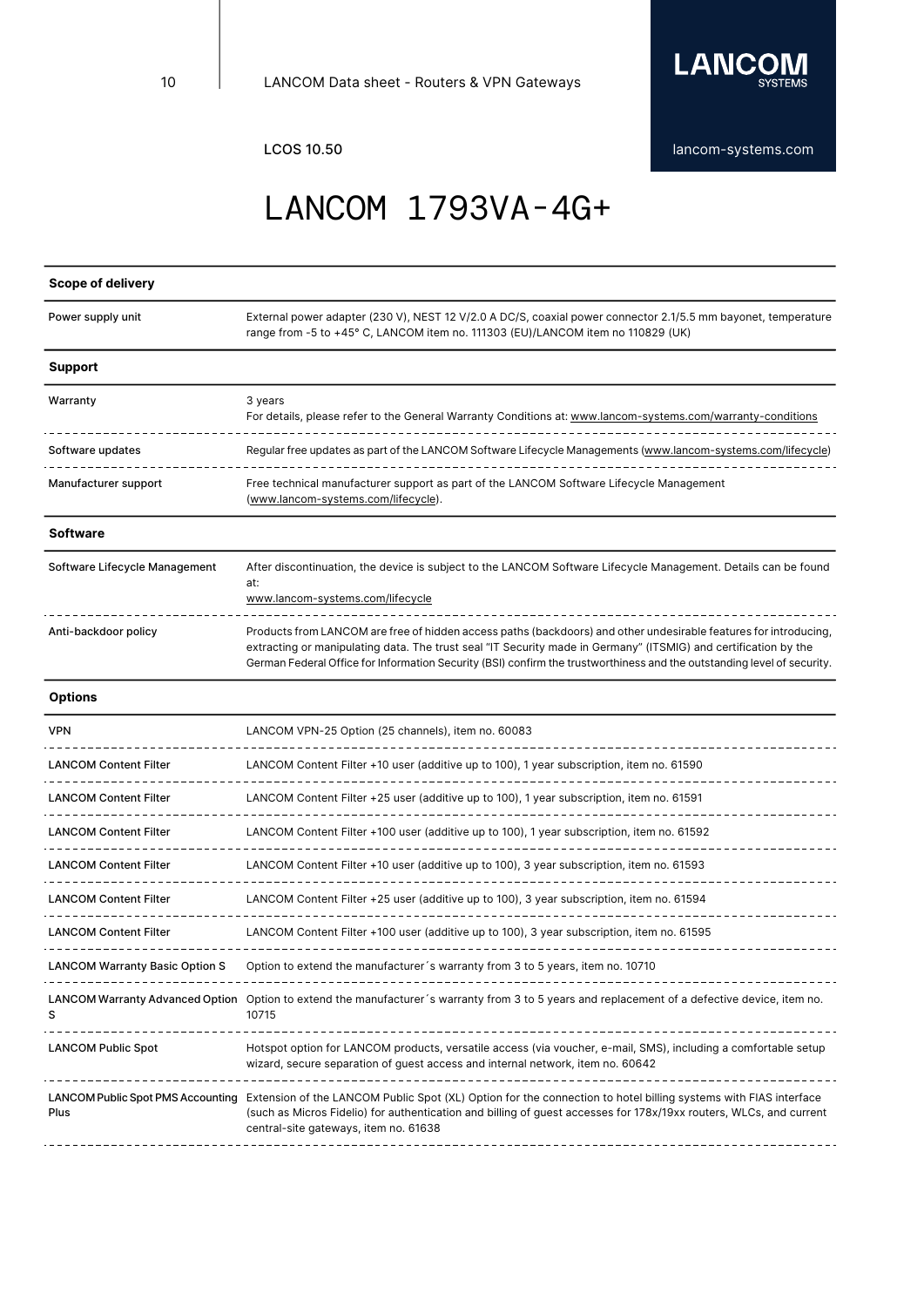

## LANCOM 1793VA-4G+

| <b>Options</b>                                |                                                                                                                                                                                                                                             |
|-----------------------------------------------|---------------------------------------------------------------------------------------------------------------------------------------------------------------------------------------------------------------------------------------------|
| <b>LANCOM WLC Basic Option for</b><br>Routers | LANCOM WLC Basic Option for Routers for up to 6 managed LANCOM access points or WLAN routers, item no.<br>61639                                                                                                                             |
| LANCOM WLC AP Upgrade +6                      | LANCOM WLC AP Upgrade +6 Option, enables your WLC to manage 6 Access Points/WLAN router in addition, item<br>no. 61629                                                                                                                      |
| LANCOM VoIP +10 Option                        | Upgrade for LANCOM VoIP router with 10 additional internal VoIP numbers (additionally up to 40) and 10 external<br>SIP lines (additionally up to 55) item no. 61423                                                                         |
| <b>LANCOM Management Cloud</b>                |                                                                                                                                                                                                                                             |
| LANCOM LMC-B-1Y LMC License                   | LANCOM LMC-B-1Y License (1 Year), enables the management of one category B device for one year via the<br>LANCOM Management Cloud, item no. 50103                                                                                           |
| <b>LANCOM LMC-B-3Y LMC License</b>            | LANCOM LMC-B-3Y License (3 Years), enables the management of one category B device for three years via the<br>LANCOM Management Cloud, item no. 50104                                                                                       |
| <b>LANCOM LMC-B-5Y LMC License</b>            | LANCOM LMC-B-5Y License (5 Years), enables the management of one category B device for five years via the<br>LANCOM Management Cloud, item no. 50105                                                                                        |
| <b>LANCOM LMC-B-10Y LMC License</b>           | LANCOM LMC-B-5Y License (10 Years), enables the management of one category B device for ten years via the<br>LANCOM Management Cloud, item no. 50133                                                                                        |
| <b>Accessories</b>                            |                                                                                                                                                                                                                                             |
| LANCOM DECT 510 IP (EU)                       | Professional DECT base station for up to 6 DECT phones, network integration and configuration via LANCOM VoIP<br>router, 4 simultaneous calls possible, highest voice quality, power supply via PoE or power supply unit, item no.<br>61901 |
| External antenna                              | AirLancer Extender O-360-4G omnidirectional GSM/GPRS/EDGE/UMTS/HSPA+/LTE outdoor antenna, item no. 61227                                                                                                                                    |
| <b>External antenna</b>                       | AirLancer Extender I-360-4G, +2.5 dBi 4G/3G/2G antenna, 698-960 and 1710-2700 MHz, omnidirectional MIMO<br>indoor antenna, item no. 60918                                                                                                   |
| 19" Rack Mount                                | 19" rack mount adaptor, item no. 61501                                                                                                                                                                                                      |
| <b>LANCOM Wall Mount</b>                      | For simple, theft-proof mounting of LANCOM devices with plastic housings, item no. 61349                                                                                                                                                    |
| <b>LANCOM Wall Mount (White)</b>              | For simple, theft-proof mounting of LANCOM devices with plastic housings, item no. 61345                                                                                                                                                    |
| <b>LANCOM Serial Adapter Kit</b>              | For the connection of V.24 modems with AT command set and serial interface for the connection to the LANCOM<br>COM interface, incl. serial cable and connection plug, item no. 61500                                                        |
| <b>LANCOM Analog Adapter Set</b>              | For connection of 2 further analogue terminals, item no. 62599                                                                                                                                                                              |
| LANCOM Wireless ePaper USB                    | Update of LANCOM Wireless ePaper Displays in the 2.4 GHz frequency band, item no. 62225                                                                                                                                                     |
| VPN Client Software                           | LANCOM Advanced VPN Client for Windows 7, Windows 8, Windows 8.1, Windows 10, single license, item no. 61600                                                                                                                                |
| <b>VPN Client Software</b>                    | LANCOM Advanced VPN Client for Windows 7, Windows 8, Windows 8.1, Windows 10, 10 licenses, item no. 61601                                                                                                                                   |
| --------------                                |                                                                                                                                                                                                                                             |